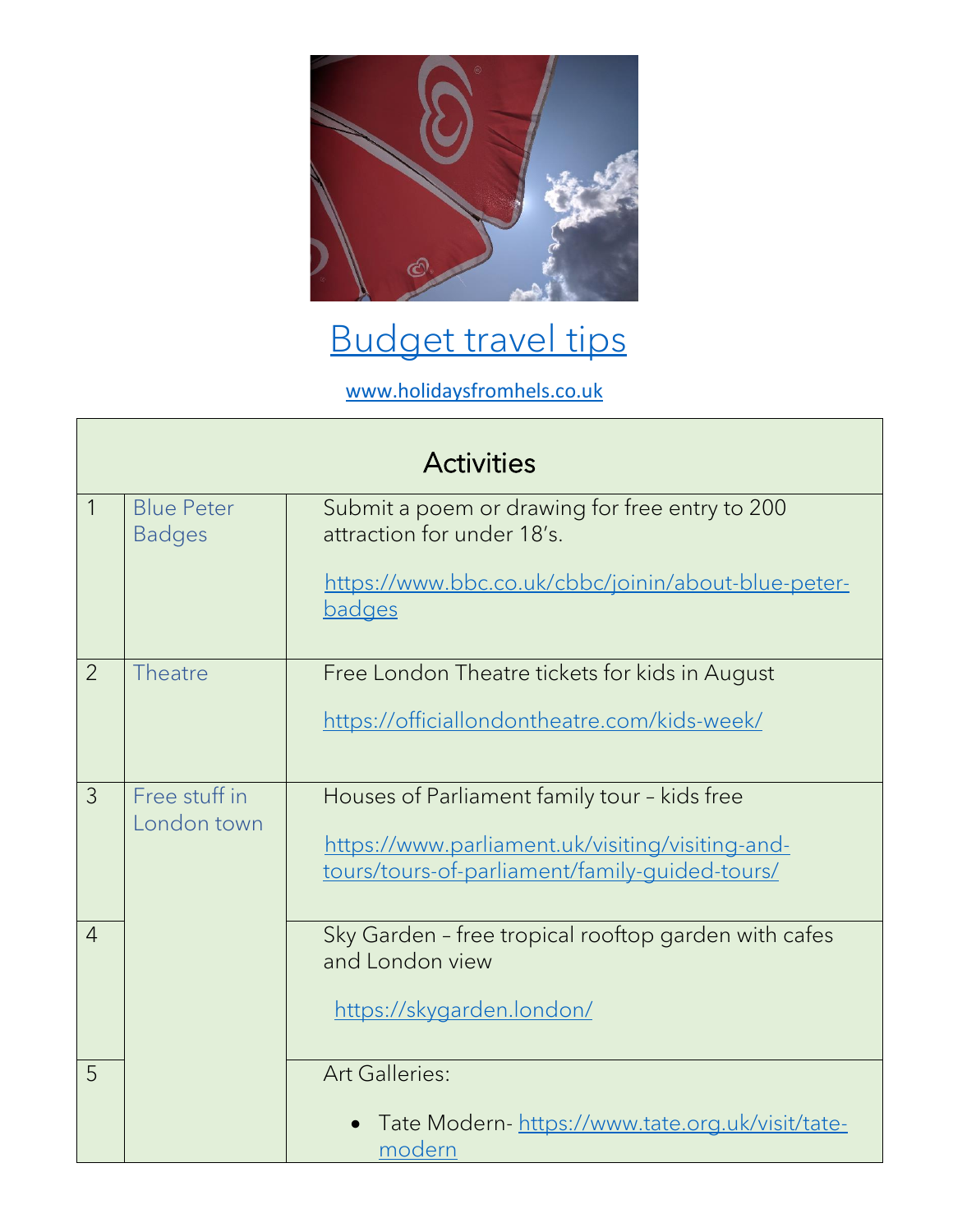|       |                       | • Tate Britain - https://www.tate.org.uk/visit/tate-                                                              |
|-------|-----------------------|-------------------------------------------------------------------------------------------------------------------|
|       |                       | britain                                                                                                           |
|       |                       | National portrait - https://www.npg.org.uk/<br>$\bullet$                                                          |
| 6     |                       | Museums:                                                                                                          |
|       |                       |                                                                                                                   |
|       |                       | <b>Imperial War Museum - weaponry and World Wars</b><br>• Victoria and Albert, - best for costumes and its        |
|       |                       | William Morris cafe                                                                                               |
|       |                       | <b>British Museum - from the Elgin Marbles to an Easter</b>                                                       |
|       |                       | <b>Island Head</b>                                                                                                |
|       |                       | • Science Museum - for hands on interaction                                                                       |
|       |                       | Natural History Museum - dinosaurs, crystals and                                                                  |
|       |                       | meteors                                                                                                           |
| 7     | Free fun park         | Woodlands Funfair in the woods                                                                                    |
|       | entry                 | <b>River Dart Adventure playgrounds and high ropes</b>                                                            |
|       |                       |                                                                                                                   |
| 8     | <b>National Trust</b> | Buy an a <u>nnual family ticket</u> for access to country houses,                                                 |
|       |                       | castles, gorge walks and deer parks.                                                                              |
|       |                       |                                                                                                                   |
|       |                       |                                                                                                                   |
|       |                       | Travel                                                                                                            |
|       |                       |                                                                                                                   |
| Train |                       |                                                                                                                   |
|       |                       |                                                                                                                   |
|       | Ticket alert          | Submit your destination and date more than 3 months<br>in advance for an email notification of the release of the |
|       |                       | limited edition cheapest tickets for your journey.                                                                |
|       |                       |                                                                                                                   |
| 2.    | <b>Family Rail</b>    | Family rail cards give you and the kids discounts on the                                                          |
|       | card                  | London Underground too                                                                                            |
|       |                       |                                                                                                                   |
| Plane |                       |                                                                                                                   |
| 3     | Air miles             | Collect British Airways Airmiles with American Express                                                            |
|       |                       | credit card for free companion flights                                                                            |
|       |                       |                                                                                                                   |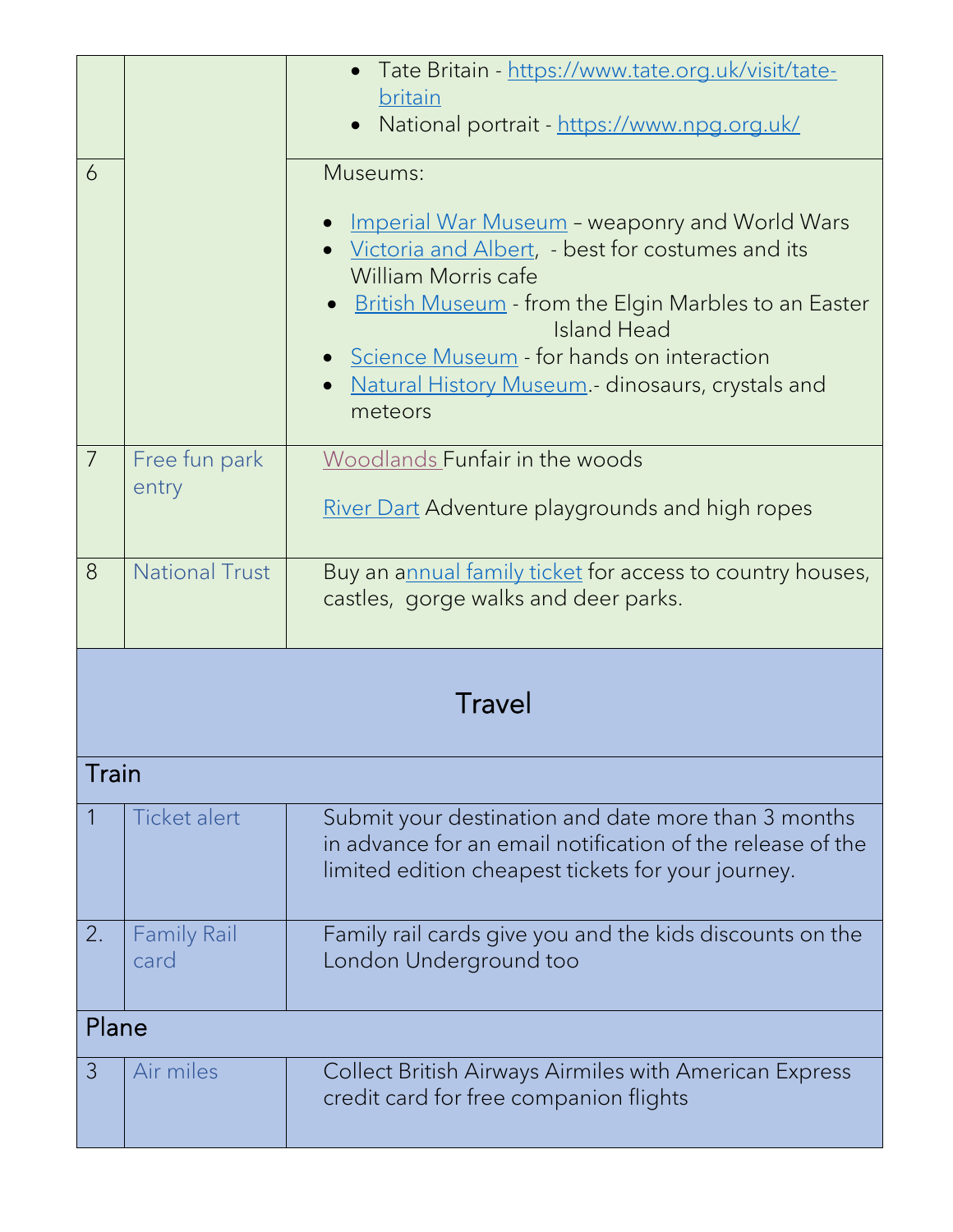| 4.             | Free stop<br>overs on long<br>haul flights | Some larger airlines let you stop off for free on the way<br>to a long-haul destination                                                                           |  |
|----------------|--------------------------------------------|-------------------------------------------------------------------------------------------------------------------------------------------------------------------|--|
| 5.             | Flight release<br>dates                    | The cheapest fares can be found about 6 months ahead<br>of flight dates with <b>Easy</b> jet                                                                      |  |
| Car            |                                            |                                                                                                                                                                   |  |
| 6              | Use a broker                               | Use Which? guide to find out which broker gets their<br>latest award for service. Brokers tend to provide car<br>hire at a fraction of the price of going direct. |  |
| $\overline{7}$ | Use a big<br>company                       | Going through a well known name helps reduce the risk<br>of being subject to false claims of car damage.                                                          |  |
|                |                                            | Don't forget to photograph the car before you set off<br>and when you return it for evidence.                                                                     |  |
| 8.             | Insure your<br>excess                      | Opt for a cheaper insurance deal with a larger excess,<br>but then to insure the excess independently for about<br>£20.                                           |  |
| 9.             | Book in<br>advance                         | Booking in advance can save you ffff.                                                                                                                             |  |
| 10.            | Get a DVLA<br>code                         | Some countries require you to get a <b>DVLA</b> code 21 days<br>before you hire a car to check for points on your<br>licence.                                     |  |
| 11.            | Research                                   | Money saving expert. is worth its weight in gold.                                                                                                                 |  |
| 12.            | Car kit rules                              | Check the $\underline{AA}$ site for what in-car kit you need in each<br>country (and complicated headlamp beam instructions).                                     |  |
|                | <b>Boat</b>                                |                                                                                                                                                                   |  |
| 13             | Discounted<br>boat rides                   | Book your caravan holiday through Sun Holidays (see<br>below), and get discounted ferry travel too.                                                               |  |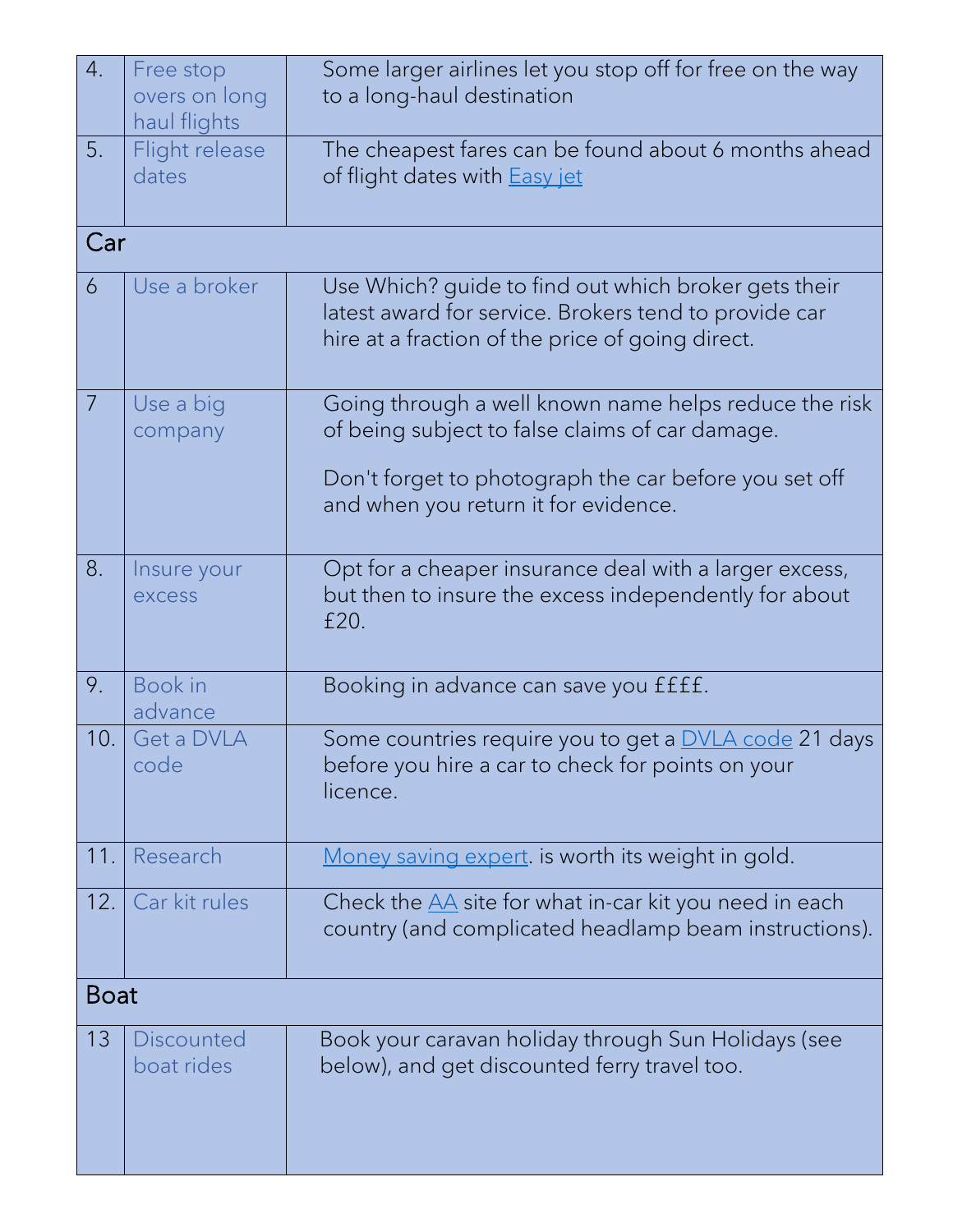## Accommodation

| 1.                  | <b>Discounted</b><br>caravan<br>holidays | Sun holidays - Several times a year The Sun newspaper<br>runs a deal where you can collect 10 tokens and then<br>get 3 or 4 nights away for £9.50pp off-peak (and £15pp<br>in high season) at top caravan parks in the UK and<br>across Europe.<br>Breakfree website offers discounted caravan breaks. |
|---------------------|------------------------------------------|--------------------------------------------------------------------------------------------------------------------------------------------------------------------------------------------------------------------------------------------------------------------------------------------------------|
| 2.                  | YHAs                                     | Stay in family rooms in accommodation ranging from<br>Grade 1 Listed mansions to bunk houses.                                                                                                                                                                                                          |
| 3.                  | Hotel reward<br>schemes                  | For discounted prices and earn points which you can<br>use as full or part payment against future stays. Pick a<br>favourite to build up points with.                                                                                                                                                  |
| $\overline{4}$ .    | <b>Check Trivago</b>                     | This site scans most of the discount booking sites and<br>shows all available deals for your destination.                                                                                                                                                                                              |
| 5.                  | Union<br>discounts                       | Check your membership offers. Unison members get<br>money off <i>Unison Bay</i> in Croyde.                                                                                                                                                                                                             |
| 6.                  | European<br>campsites                    | Vacancesoleil is often the cheaper for the same<br>accommodation as Europcamp and Canvas.                                                                                                                                                                                                              |
| 8.                  | <b>Black Friday</b>                      | Next November make a note to look at the Black Friday<br>deals for the following summer.                                                                                                                                                                                                               |
| <b>Travel Money</b> |                                          |                                                                                                                                                                                                                                                                                                        |
| 1.                  | Fee-free credit<br>cards                 | The <u>Halifax clarity card</u> (Mastercard) - no fees for<br>international transactions.                                                                                                                                                                                                              |